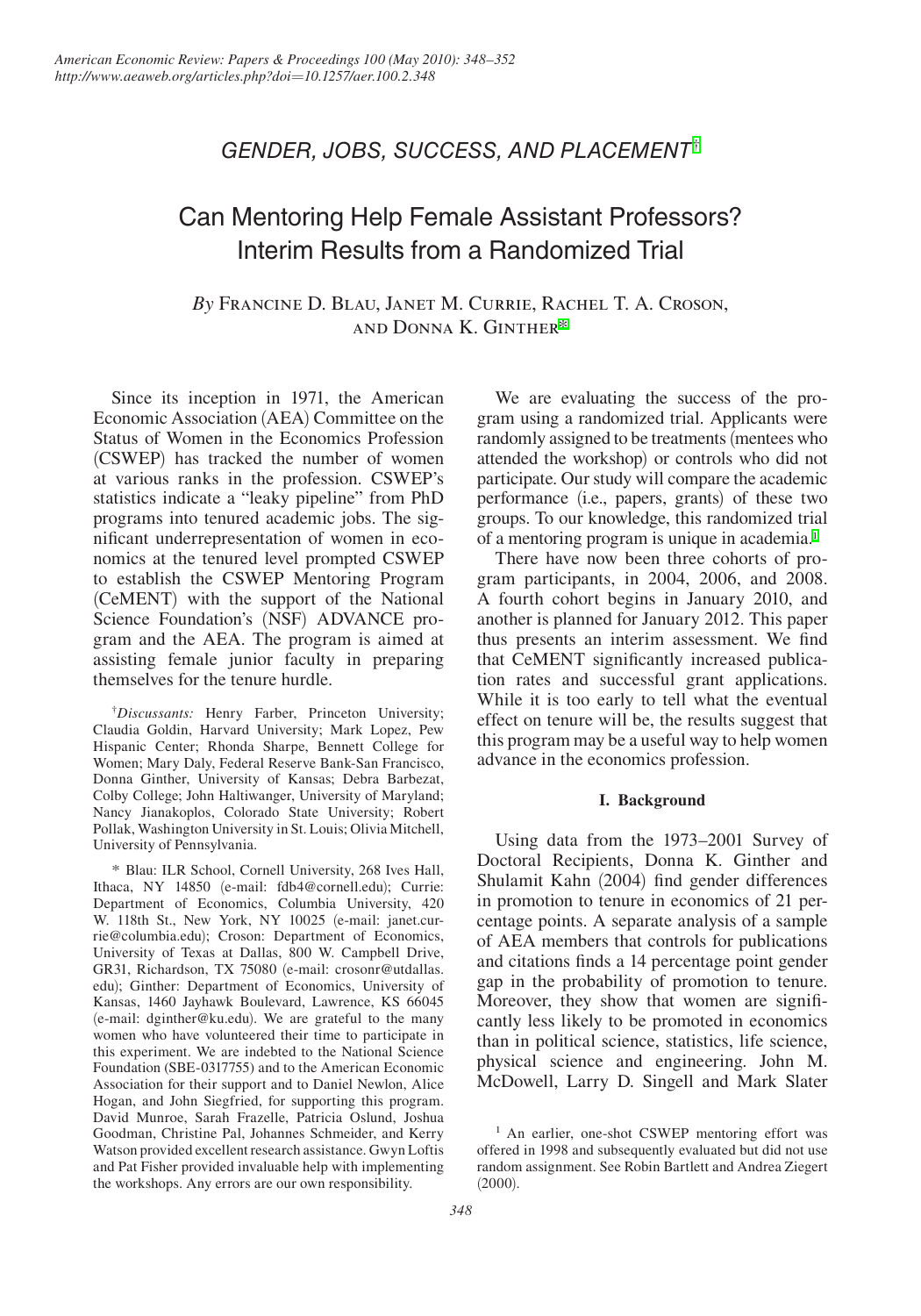(2006) suggest that one possible cause of women's failure to advance in economics may be a lack of *research networks*. As one indicator of limited networks, they find that while coauthorship is common in economics, female economists are less likely to coauthor than their male colleagues, even after controlling for publication rates. Francine Blau, Marianne Ferber and Anne Winkler (2010) suggest a second possible cause, a lack of role models and informal relationships between young academics and those who are more senior.

#### **II. The CeMENT Intervention**

The national CeMENT workshops were designed to expose participants to role models (senior female economists), to transmit information about what it takes to get tenure, and to build peer networks of female junior faculty working in similar research areas. Each workshop lasted two days and was held in conjunction with the American Economic Association annual meetings. The workshops brought together junior and senior faculty mentors from various institutions, arranged into small groups (four or five participants and one or two mentors) based on research interests. The workshops were widely advertised and aimed at faculty in research departments.2

Each participant circulated a research paper or other related work (like a grant proposal) before the workshop. During the workshop, the small groups met to discuss and provide feedback on each participant's work (approximately one hour for each participant). In addition to the small group meetings, plenary sessions were held consisting of panels of the senior mentors. Topics included research and publishing, getting grants, professional exposure, teaching, the tenure process and work-life balance. At the end of each workshop an exit survey was distributed. On a scale of 1–7, where 1 is "not at all helpful" and 7 is "extremely helpful," the average rating of the workshop over all three years was 6.63. Anecdotal evidence based on discussions with former participants suggests that many women stayed in touch with other women whom they

met through the program, and that these women became an important support network.

More than 80 people applied for each workshop. After elimination of incomplete or inappropriate applications, applicants were divided into groups by research area. Applicants were then randomly assigned to treatment or control status *within* each group. We selected more treatments than controls in an effort to maximize access to the program. For example, in a group of eight, we would select five to be treatments and three to be controls. Both controls and participants were told that we had received more applicants than we could accommodate, and that we had randomly selected participants from the pool of eligible applicants.

This interim evaluation focuses on information that has been systematically coded from vitae of participants and controls. These vitae were either obtained directly from the individual or downloaded from the Web. If no current vita was available (as of the follow-up date), we searched public databases for published articles and federal grants in order to update these outcomes. Most people who were missing recent vitas had left the tenure track.

#### **III. Interim Results**

We have data after one year for all three workshops; after three years for 2004 and 2006; and after five years for 2004. [Table 1](#page-2-0) shows a comparison of selected "pre-intervention" characteristics of treatments and controls based on information submitted as part of the initial applications for the workshops.

On average, applicants were about three years from their PhDs. Fewer than half were US citizens. However, most applicants obtained the PhD in a US school, and the majority were employed by US institutions.<sup>3</sup>

A little over half were married or living with a partner, and about a fifth had children. Overall, treatments were significantly more likely to have children; this was driven by treatments in Cohort 2 (the 2006 workshop), who were also significantly older. 92.4 percent of the treatments and 97.8 percent of the controls planned

<sup>2</sup> CSWEP also ran "regional" workshops associated with the meetings of regional economics associations. These workshops, organized by KimMarie McGoldrick, were aimed at faculty in teaching institutions and were not evaluated using random assignment.

<sup>3</sup> In order to be included in the pool eligible for random assignment, the applicant needed to have a North American PhD or be employed at a North American research institution.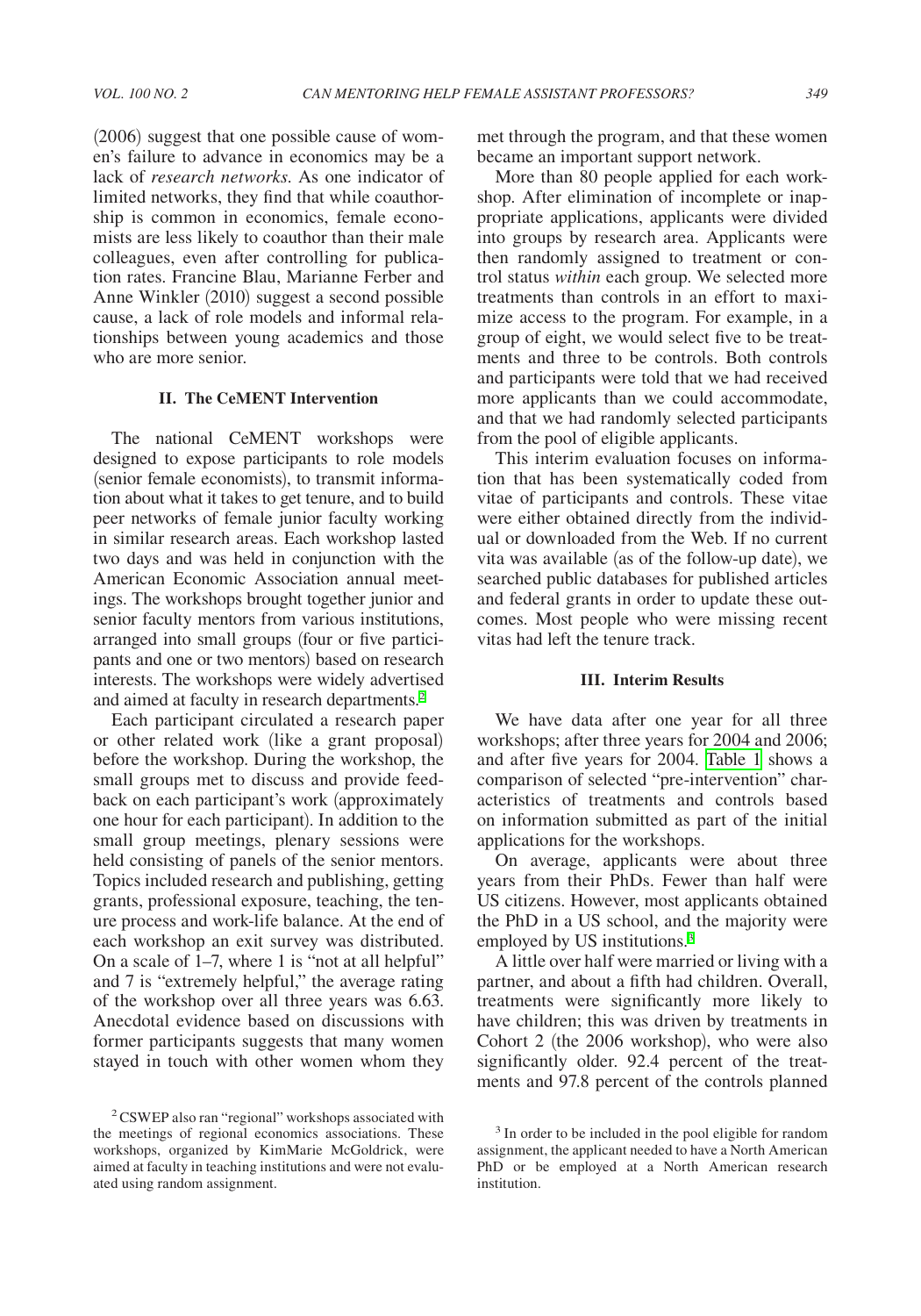<span id="page-2-0"></span>

|                                       | Treatment        | Control          |
|---------------------------------------|------------------|------------------|
| <b>Observations</b>                   | 126              | 91               |
| Age                                   | 33.37<br>(0.332) | 32.64<br>(0.419) |
| <b>US</b> Citizen                     | 0.429            | 0.505            |
| Married/living with partner           | 0.640            | 0.600            |
| Any children                          | $0.240*$         | 0.144            |
| Years since PhD                       | 3.05<br>(0.159)  | 2.90<br>(0.191)  |
| PhD at top ten                        | 0.357            | 0.308            |
| Intends to be in academia in 10 years | $0.924*$         | 0.978            |
| Has mentor                            | 0.659            | 0.567            |
| Job at PhD granting institution       | 0.754            | 0.747            |
| Job at top-ten department             | $0.135*$         | 0.055            |
| Any top-tier publications             | $0.111**$        | 0.023            |
| Total publications                    | 2.94<br>(0.311)  | 2.67<br>(0.466)  |
| Total NSF grants                      | 0.087<br>(0.025) | 0.055<br>(0.024) |
| Total NIH grants                      | 0.079<br>(0.037) | 0.077<br>(0.032) |
| Total grants                          | 0.476<br>(0.075) | 0.626<br>(0.191) |

Table 1—Pretreatment Means (*Standard error*s)

*\*\**Differences significant at the 5 percent level.

*\**Differences significant at the 10 percent level.

to be in academia ten years from the time of their initial application. Most of the applicants were in academic jobs, and 75 percent were in PhD granting institutions.

Table 1 indicates that there are no significant differences in number of grants or total number of publications before the workshops. However, we do find that treatments were significantly more likely to hold a job at a top-ten department $4$  and to have a publication in a top-tier journal.<sup>5</sup> The estimates by cohort show that these differences

4 We defined department rank using Pantelis Kalaitzidakis, Theofanis P. Mamuneas, and Thanasis Stengos (2003) because it included non-North American schools. The top 10 departments were Harvard University, University of Chicago, Massachusetts Institute of Technology, Northwestern University, University of Pennsylvania, Yale University, Princeton University, Stanford University, University of California at Berkeley,

and New York University. 5 We defined the top-tier journals as the *American Economic Review*, the *Journal of Political Economy*, the *Quarterly Journal of Economics*, and *Econometrica*.

arose in Cohort 2, where, by unfortunate chance, all of the applicants from top-ten departments were selected for the treatment. Treatments in Cohort 2 had more publications and were significantly more likely to have a publication in a toptier journal. We therefore present our results by cohort, as well as for the pooled cohorts.

[Table 2](#page-3-0) shows our main results. Each entry in the table is a coefficient from a separate regression of an outcome (indicated by the column heading) on a constant and an indicator for whether or not the woman was in the "treatment" group. The first four rows suggest that one year after the treatment, the program had had little impact, as one would expect given delays in grant writing and publications. The main exception is the second-cohort treatments, who were also more likely to have top-tier publications and more publications pretreatment.

The next three rows suggest that the intervention had a positive effect on publications in both Cohort 1 and Cohort 2 after three years. Since there was no pretreatment difference in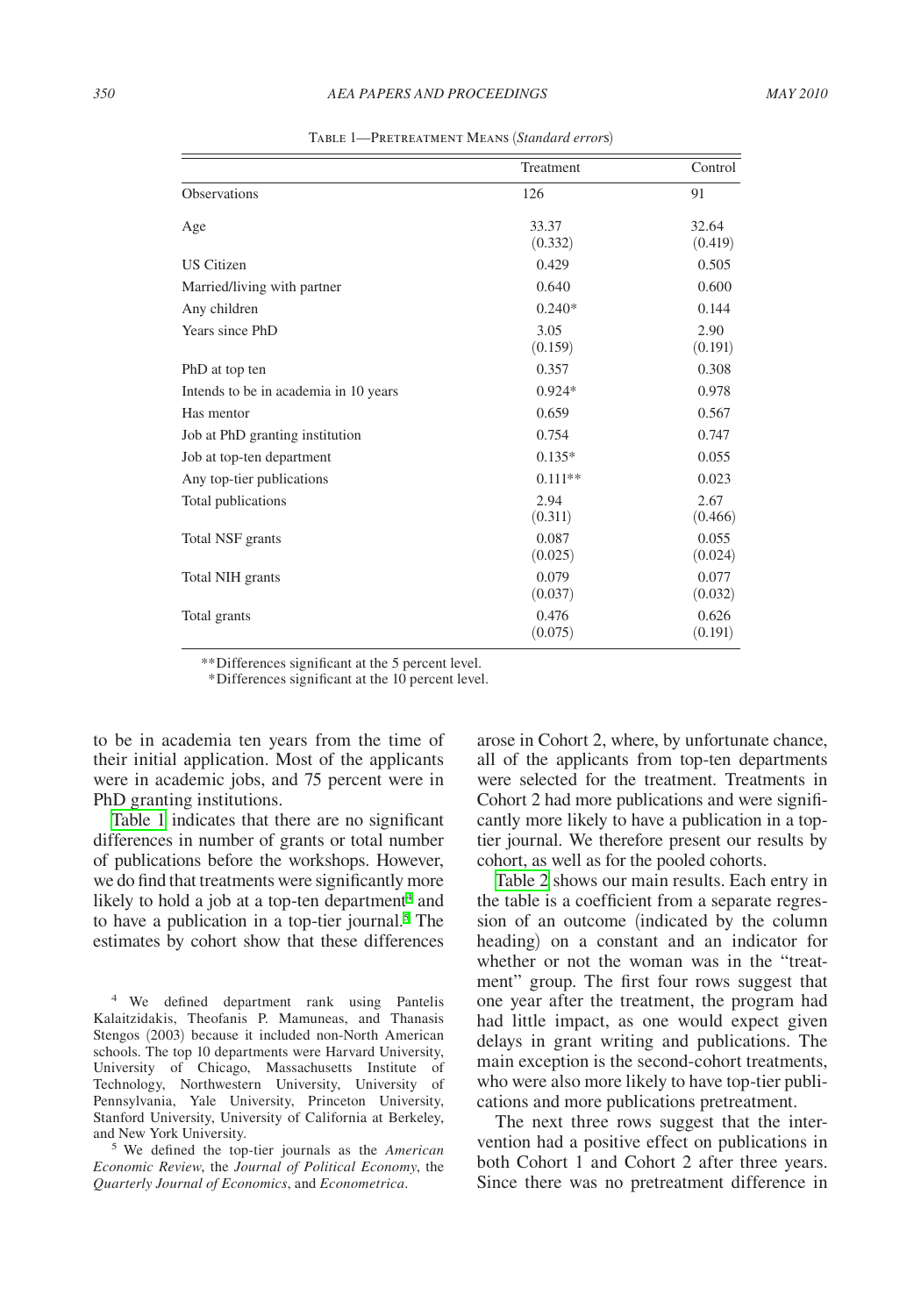|                     | Total NSF or<br>NIH grants | Any top-tier | Total<br>publications publications |
|---------------------|----------------------------|--------------|------------------------------------|
| 1-year              |                            |              |                                    |
| All cohorts         | 0.069                      | $0.109**$    | 0.583                              |
|                     | (0.084)                    | (0.039)      | (0.652)                            |
| Cohort <sub>1</sub> | 0.179                      | 0.067        | 1.099                              |
|                     | (0.166)                    | (0.074)      | (0.834)                            |
| Cohort <sub>2</sub> | 0.117                      | $0.194**$    | 1.994*                             |
|                     | (0.112)                    | (0.067)      | (1.024)                            |
| Cohort <sub>3</sub> | $-0.104$                   | 0.074        | $-1.378$                           |
|                     | (0.141)                    | (0.060)      | (1.473)                            |
| 3-year              |                            |              |                                    |
| Cohorts 1 and 2     | $0.227*$                   | $0.195**$    | $1.850**$                          |
|                     | (0.125)                    | (0.058)      | (0.861)                            |
| Cohort <sub>1</sub> | 0.320                      | $0.171*$     | $2.039*$                           |
|                     | (0.210)                    | (0.088)      | (1.145)                            |
| Cohort <sub>2</sub> | 0.117                      | $0.222**$    | 1.628                              |
|                     | (0.112)                    | (0.070)      | (1.312)                            |
| 5-year              |                            |              |                                    |
| Cohort <sub>1</sub> | $0.398*$                   | $0.252**$    | 2.959**                            |
|                     | (0.241)                    | (0.103)      | (1.472)                            |

<span id="page-3-0"></span>Table 2—Regressions of Outcomes on Treatment (*Coefficients on treatment*)

*Notes:* Estimated treatment effect from a regression of outcome on treatment and a dummy variable for each cohort (where applicable). Robust standard errors in parentheses. There are 79, 66, and 72 observations in cohorts 1, 2, and 3, respectively.

\*\*Significant at the 5 percent level.

\*Significant at the 10 percent level.

publications in Cohort 1, this result is encouraging. The estimates suggest that by three years after the intervention, workshop participants were 20 percentage points more likely to have a top-tier publication and had two more publications than controls. There is also a positive effect on successful grants in the pooled cohorts.

Finally, the last row shows the results after five years for Cohort 1. We see positive and significant effects of the workshop on grants, toptier publication and total publications. Those in the treatment group had 0.4 more NSF or NIH grants on average. They had 3 additional publications and were 25 percentage points more likely to have a top-tier publication. These results are especially persuasive in that there were no significant pretreatment differences in outcomes for this cohort.

Given the evidence in [Table 1,](#page-2-0) we have conducted a number of additional analyses to explore whether the estimated treatment effects

Table 3—Regressions of Outcomes on Treatment, Including Pretreatment Controls (*Coefficients on treatment*)

|                     | Total NSF or<br>NIH grants | Any top-tier | Total<br>publications publications |
|---------------------|----------------------------|--------------|------------------------------------|
| 1-year              |                            |              |                                    |
| All cohorts         | 0.054                      | 0.023        | 0.478                              |
| Cohort 1            | (0.088)                    | (0.025)      | (0.674)                            |
|                     | 0.151                      | 0.011        | 1.032                              |
|                     | (0.176)                    | (0.053)      | (0.844)                            |
| Cohort <sub>2</sub> | 0.126                      | $0.024*$     | 1.898                              |
|                     | (0.116)                    | (0.013)      | (1.205)                            |
| Cohort 3            | $-0.117$                   | 0.011        | $-1.480$                           |
|                     | (0.143)                    | (0.050)      | (1.500)                            |
| 3-year              |                            |              |                                    |
| Cohorts 1 and 2     | 0.179                      | $0.090*$     | $1.622*$                           |
|                     | (0.136)                    | (0.046)      | (0.890)                            |
| Cohort 1            | 0.256                      | 0.112        | 1.843                              |
|                     | (0.221)                    | (0.078)      | (1.124)                            |
| Cohort <sub>2</sub> | 0.126                      | 0.058        | 1.414                              |
|                     | (0.116)                    | (0.037)      | (1.484)                            |
| 5-year              |                            |              |                                    |
| Cohort 1            | 0.314                      | $0.200**$    | $2.677*$                           |
|                     | (0.246)                    | (0.097)      | (1.461)                            |

*Notes:* Estimated treatment effect from a regression of outcome on treatment, total pretreatment top-tier publications, having a job at a top-ten school at pretreatment, and a dummy variable for each cohort (where applicable). Robust standard errors in parentheses.

\*\*Significant at the 5 percent level.

\*Significant at the 10 percent level.

in Table 2 are driven by preexisting differences between treatments and controls. Table 3 shows estimates similar to those in Table 2, except that the models included controls for having a pretreatment job at a top-ten department and for the number of pretreatment publications in top-tier journals. Adding these controls reduces the estimated effects somewhat, and there are no longer significant effects on grant activity, although all of the year 3 and year 5 estimates remain positive. We still find, however, that at year 5, treatments are 20 percentage points more likely to have a top-tier publication and have 2.7 more publications overall, compared to controls; at year 3, the comparable figures are 9 percentage points and 1.6 publications.

[Table 4](#page-4-0) asks whether *changes* in outcomes between the pre-intervention and a later date are affected by the intervention. These models are equivalent to including person-specific fixed